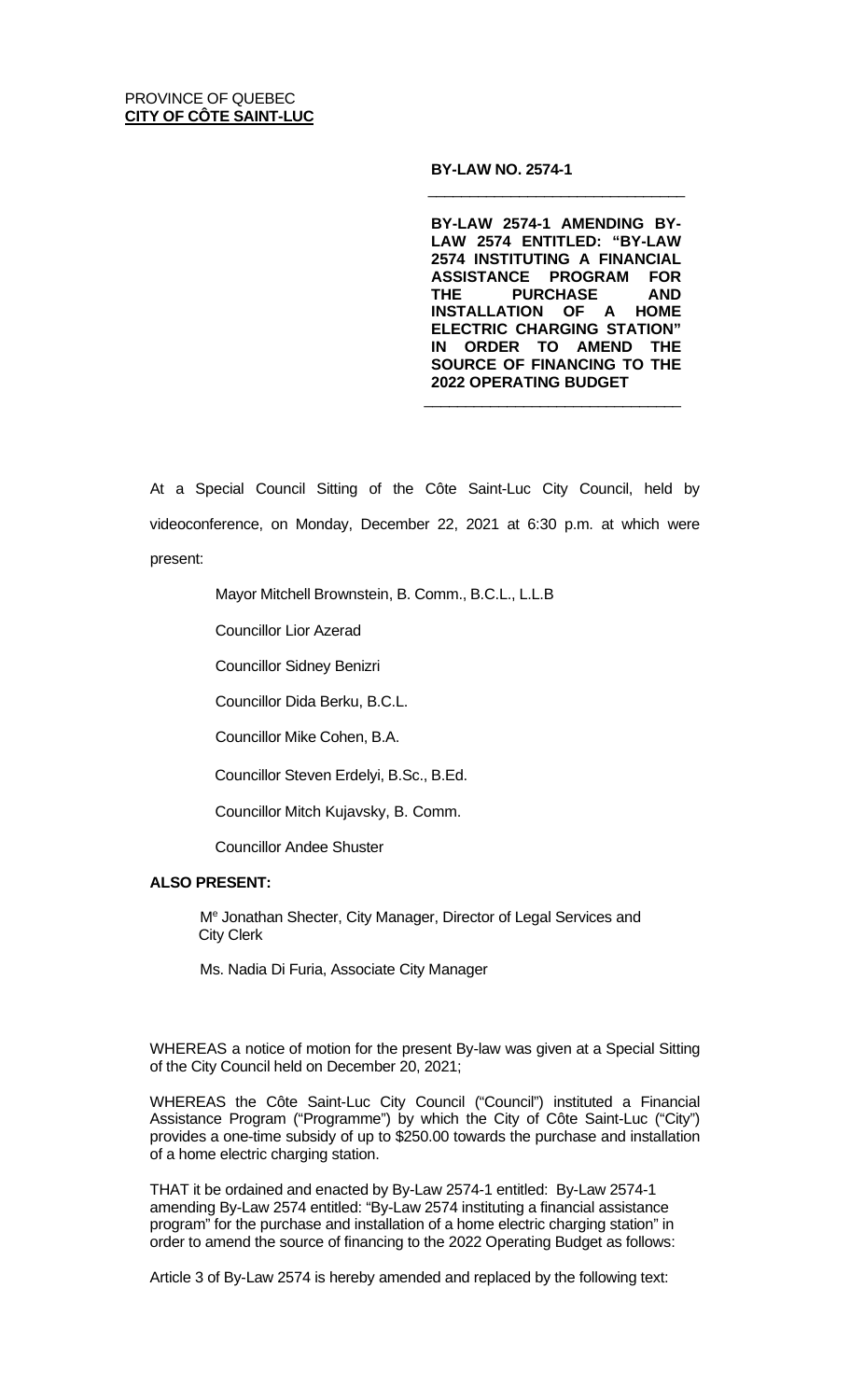## PROVINCE OF QUEBEC **CITY OF CÔTE SAINT-LUC**

«That a fund of \$15,000 has been created in the 2022 Operating Budget, however, the Council may designate additional funds from the operating budget to support this program during the 2022 fiscal year:

That funds will be allocated in the operating budget to cover this eligible rebate on an annual basis until the Programme is terminated.

That this By-law comes into force according to the law".

\_\_\_\_\_\_\_\_\_\_\_\_\_\_\_\_\_\_\_\_\_\_\_ MITCHELL BROWNSTEIN MAYOR

\_\_\_\_\_\_\_\_\_\_\_\_\_\_\_\_\_\_\_\_\_\_\_

JONATHAN SHECTER CITY CLERK

**ORIGINAL**